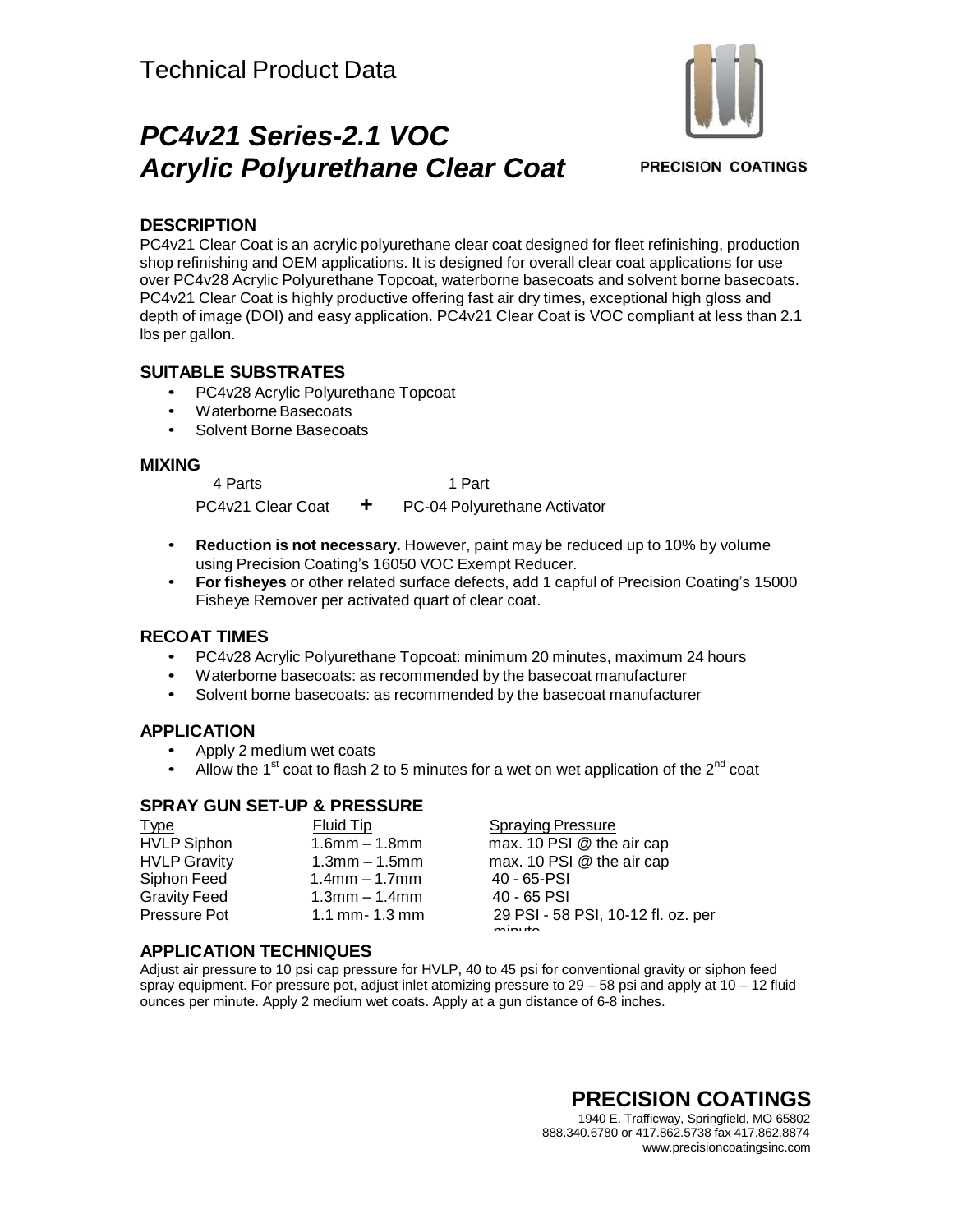# *PC4v21 Series-2.1 VOC Acrylic Polyurethane Clear Coat*

**PRECISION COATINGS** 

### **BUFFING**

Buffing is optional. After 24 hours of air dry or cool down from force dry, sand with 1500 grit or finer paper and buff with the appropriate compound.

### **DRYING TIMES**

| Air Dry (68°F, 20°C)                                                        | <b>Force Dry (140°F, 60°C)</b>                 |  |
|-----------------------------------------------------------------------------|------------------------------------------------|--|
| Dust Free: 20 minutes                                                       | To Handle: 20 minutes force dry and 20 minutes |  |
|                                                                             | cool down                                      |  |
| To Deliver: $18 - 24$ hours overnight   To Deliver: 2 hours after cool down |                                                |  |

### **CLEAN UP**

Clean all spray equipment immediately after use. Precision Coating's 17000 Gun Cleaner is a VOC exempt cleaner and is recommended for cleaning application equipment used to apply the PC4v21 Clear Coat.

### **PERSONAL PROTECTION**

- Read all labels, directions and SDS / MSDS sheets prior to opening containers. Follow all precautions.
- Use appropriate Personal Protective Equipment while mixing, during application and until all vapors and spray mist are exhausted.
- For industrial use only by professional, trained painters.

### **COMPLIANCE STATEMENT**

| <b>Coating Category:</b> | <b>As Packaged</b>    |                       | <b>As Applied</b>     |                       |
|--------------------------|-----------------------|-----------------------|-----------------------|-----------------------|
| <b>Clear Coating</b>     |                       |                       |                       |                       |
|                          | Grams/Liter           | Lbs/Gal               | Grams/Liter           | Lbs/Gal               |
|                          |                       |                       |                       |                       |
| <b>Actual VOC</b>        | 22.79                 | 0.19                  | 17.99                 | 0.15                  |
| <b>Regulatory VOC</b>    | 71.97                 | 0.60                  | 49.18                 | 0.41                  |
|                          | <b>Lbs/Gal Solids</b> | <b>Lbs/Lbs Solids</b> | <b>Lbs/Gal Solids</b> | <b>Lbs/Lbs Solids</b> |
| <b>HAPs</b>              | none                  | none                  | none                  | none                  |
|                          | $Wt.$ %               | Vol.%                 | $Wt.$ %               | Vol. $%$              |
| <b>Volatiles</b>         | 76.50                 | 71.14                 | 69.83                 | 64.91                 |
| Water                    | none                  | none                  | none                  | none                  |
| <b>Exempt</b>            | 74.68                 | 68.77                 | 68.37                 | 63.02                 |
| <b>Compounds</b>         |                       |                       |                       |                       |
|                          | Grams/Liter           | Lbs/Gal               | <b>Grams/Liter</b>    | Lbs/Gal               |
| <b>Density</b>           | 1237                  | 10.31                 | 1238                  | 10.32                 |

*DISCLAIMER: The technical information and suggestions for use have been compiled for your guidance and usage. Such*  information is based on Precision Coatings experience and research and is believed to be reliable. As Precision Coatings has no control over conditions in which the product is used, stored, or otherwise handled, the above information does not *constitute a warranty. Buyers must assume responsibility for the suitability of the product for their purposes.*

6/2016